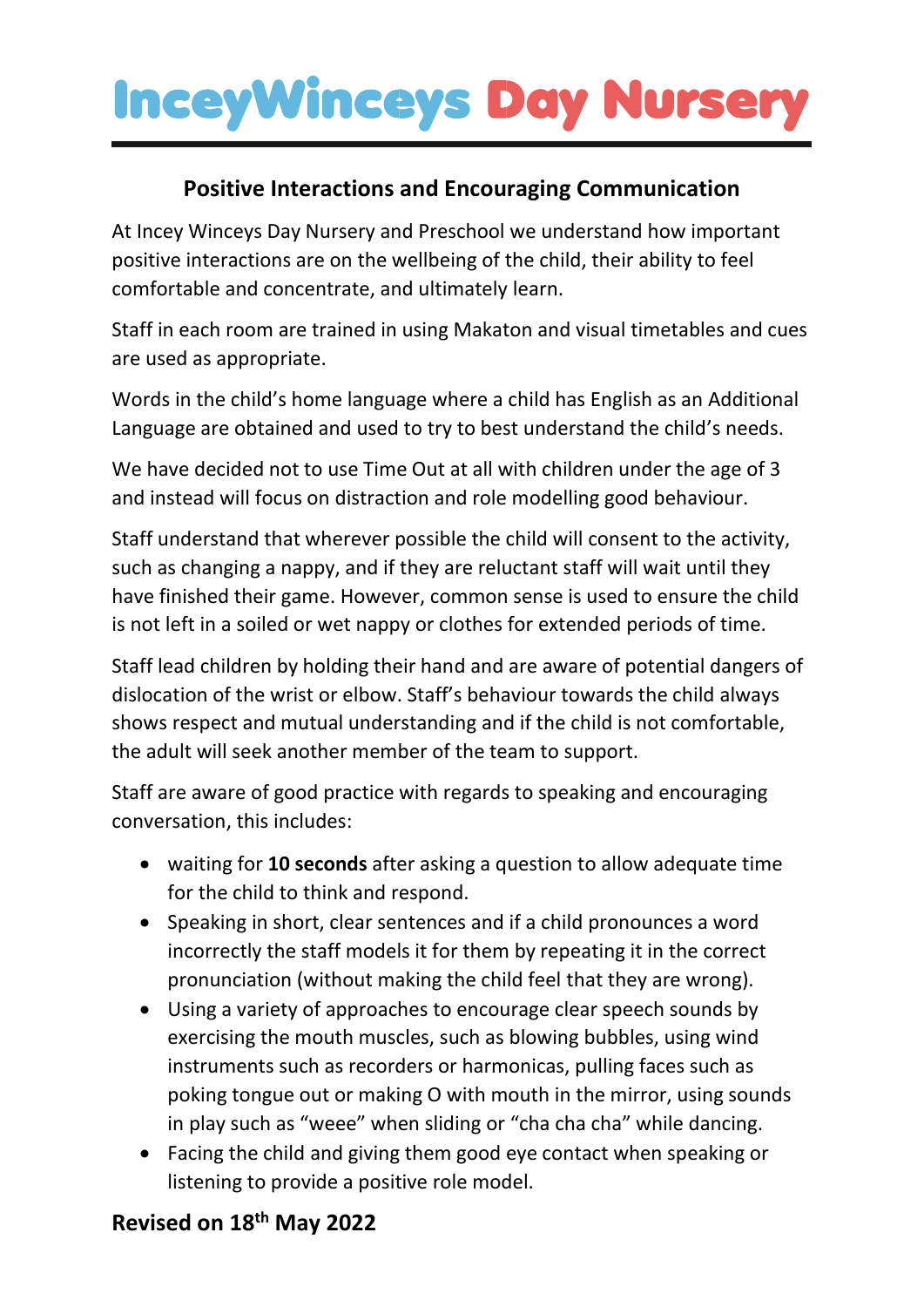## **InceyWinceys Day Nurser**

- Liaising with parents if there is a particular word being said but not understood.
- Not shouting.
- Where a child may not be speaking, staff leave pauses in known phrases, songs or books to encourage the child to speak. In identifying that a child may be able to speak but is reluctant to, they work on this issue in a 1:1 session.
- Using objects of references (toys or items the child can hold) while teaching words as they are often more memorable than looking at a picture.
- Repetition is the best way for children to learn, so repeating the same songs, games or books gives the child time to join in and become familiarised.
- Understanding that speech development begins with single words and gradually becomes more words in a sentence and speaking appropriately to children. For instance, if a child is speaking 2-word sentences then staff speak similarly, adding in a third word such as "red bus" becomes "big red bus".
- Specific 1:1 sessions, such as "what's in the box" may be scheduled if appropriate and if there are concerns over speech development, a speech tracker is used to monitor and record development. If needed, a referral to Speech and Language may be sent.
- When there are issues with sharing, role modelling the language needed, such as "can I have a turn?" while using visuals such as a sand timer to reinforce the waiting period.
- Using the routine to reinforce key words and encouraging please and thank you as part of the mealtimes. If a child does not say a word, they are not prevented from accessing the same things and it is not highlighted, staff model and praise those that join in.
- Understanding that speaking is not the only way of communicating and provide strategies such as PECS in line with advice from outside agencies, use Makaton, watch for gestures, and eye contact to meet the needs of the child.